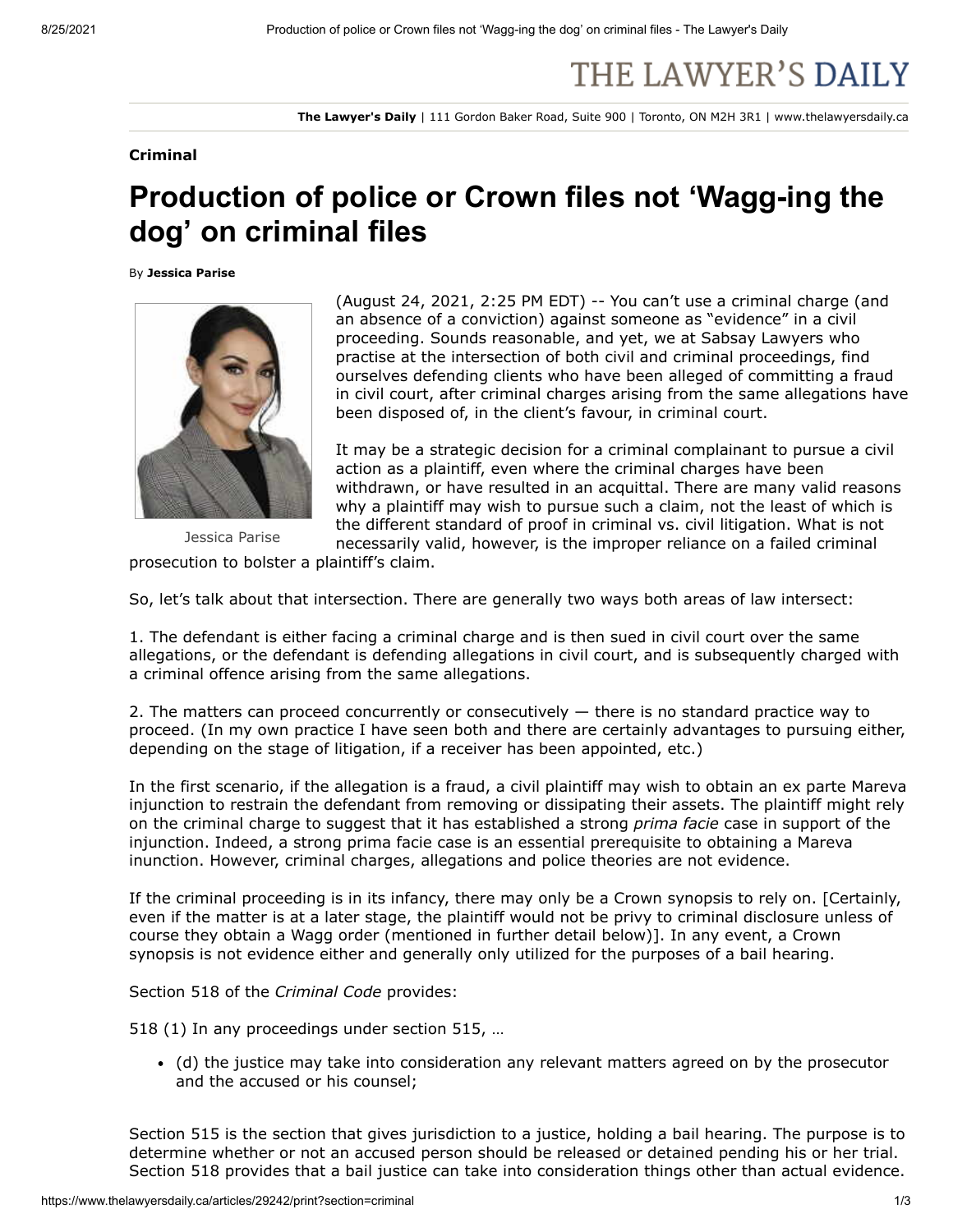And most bail hearings usually consist of a prosecutor reading in police allegations with the consent of the defence. Absent such consent, the Crown would have to call actual evidence.

By virtue of subsection 518(1)(d) the justice may "take into consideration any relevant matters agreed to by the prosecutor and the accused or his counsel." If the defence lawyer agrees that the prosecutor can read in allegations of the police, those allegations are only permitted to be heard in the context of a bail hearing. They are not evidence of guilt. Guilt is only established upon proper admissible evidence at a trial, if there is one.

If a criminal charge is withdrawn prior to the commencement of the civil matter, or ex parte motion to obtain a Mareva injunction, it is incumbent upon the plaintiff's counsel to be apprised of the developments in the criminal matter if they intend to rely on it. Failure to do so will mislead the court and not satisfy the requirement to provide full and frank disclosure (which is another prerequisite to maintaining a Mareva injunction).

If the criminal charge is withdrawn after the plaintiff has successfully obtained a Mareva injunction  $-$  even in a case where the plaintiff did make full and frank disclosure  $-$  may still be vacated where the current facts are substantially different from the facts upon which the original order was granted or have changed so dramatically that the factual underpinnings of the earlier order are no longer valid (J*ack Digital Productions Inc. v. Comex Foreign Exchange Inc.* [2007] O.J. No. 3994).

If the charges are not withdrawn, which is a more probable scenario, the plaintiff may wish to pursue a Wagg motion if disclosure has already been made. Wagg motions refer to a motion for the production of police and Crown disclosure from the criminal matter to be utilized in the civil proceeding. However, it must be understood that a Wagg motion is meant to allow the plaintiff to proceed to trial with Crown disclosure documents, not to permit access to the Crown brief for the purpose of bolstering a Mareva injunction.

It is inappropriate for a plaintiff to equate a criminal defendant's right to disclosure of the Crown brief with the plaintiff's right to pursue a Mareva injunction against the criminal defendant. Accused defendants in criminal cases have a constitutional right to disclosure of the Crown's case against them (*R. v. Stinchcombe* [1991] 3 S.C.R. 326). That is because criminal defendants are at risk of losing their constitutionally protected liberty. The plaintiff has no constitutional right to anything as either a complainant in a criminal case or as a plaintiff in a civil one.

It is precisely because an accused person has a constitutional right to disclosure that they can't just go ahead and use that disclosure in a subsequent, or concurrent, civil proceeding. In obtaining the criminal disclosure, counsel for the accused gave an implied undertaking that they would use it for no other purpose, including a civil trial arising from similar allegations (*D.P. v. Wagg* [2004] O.J. No. 2053).

It is unlikely that a Mareva motion would be adjourned to accommodate an R30.10 Wagg motion. Even where the disclosure is expected to be relevant, the law recognizes no such prejudice if the plaintiff is unable to obtain disclosure to support its Mareva injunction. Once the criminal allegations are removed from the plaintiff's claim against the defendant, what is left of it? The plaintiff requires independent evidence pointing to reason to get a Mareva injunction. They also require evidence of an interest of land if they also wish to obtain a certificate of pending litigation (CPL) on a specific property, but that is an entirely separate issue for another day.

To equate a constitutional right with procedural fairness in enforcing an injunction against a former criminal defendant does violence to our concepts of what fairness is, and what the *Canadian Charter of Rights and Freedoms* represents.

Even where a litigant is successful on a Wagg motion, they are not usually privy to all disclosure, and must specifically identify the disclosure it wishes to obtain (*Aylmer Meat Packers Inc. v. Ontario* 2011 ONSC 4470).

The granting of a Mareva injunction, under special and limited circumstances, requires that the applicant establish a strong prima facie case" (*Chitel et al. v. Rothbart et al.* (1983), 39 O.R. (2d) 513). A criminal charge is not evidence and does not establish a strong prima facie case in a civil matter.